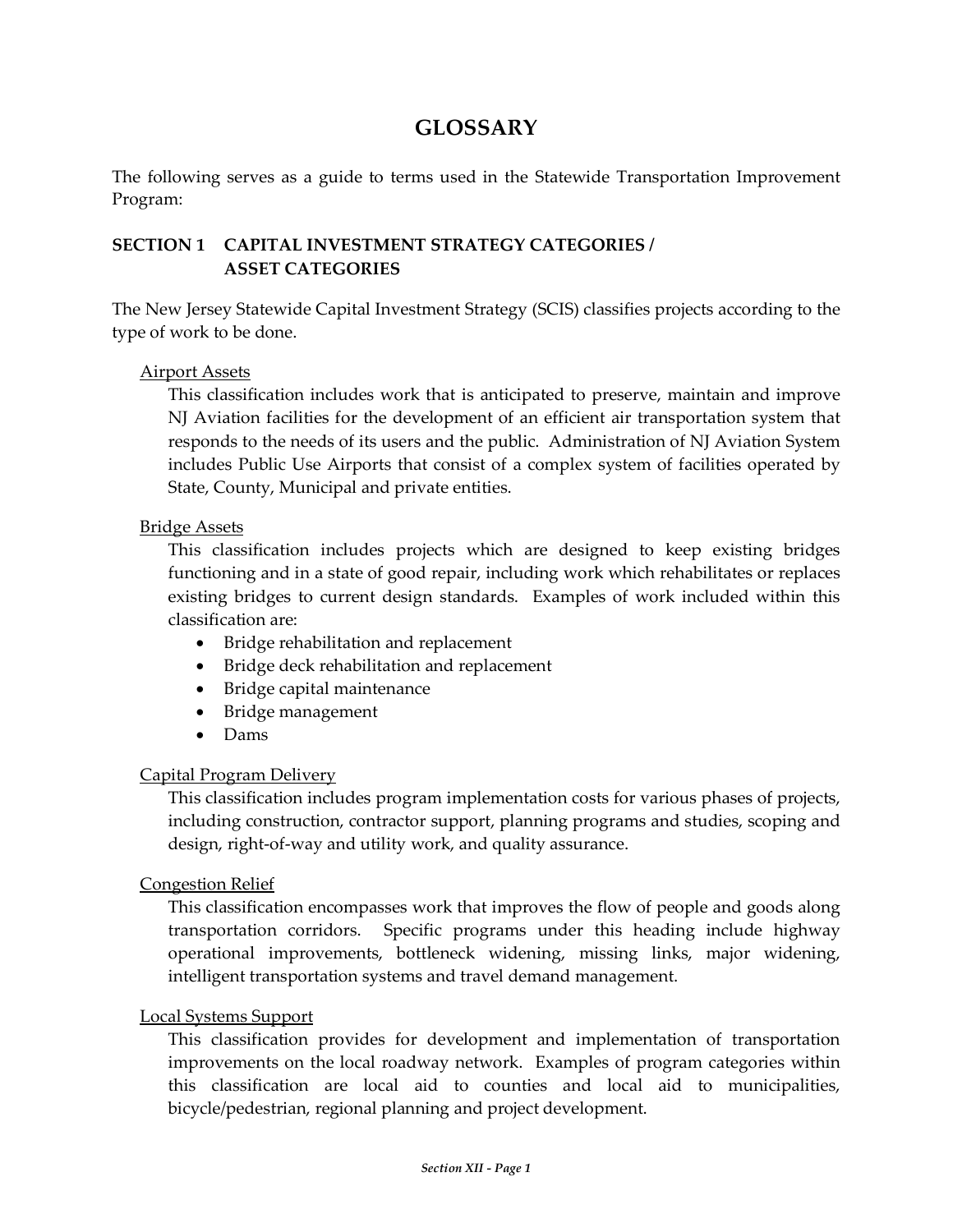## Mass Transit Assets

This classification includes light rail, rail and bus physical assets required to bring the transit system to a state‐of‐good‐repair. Examples of work within this classification include:

- Track
- Structures
- Electric Traction
- Signaling
- Rolling Stock, rail cars and buses
- Rail Stations, bus terminals, shelters

## Multimodal Programs

This classification includes work that addresses improvements/provisions for alternative modes of transportation. Program categories within this classification include goods movement, bicycle/pedestrian, ferries, paratransit, intermodal connections, rail, maritime and other modes.

## Road Assets

This classification includes projects which are designed to keep the existing highway system functioning and in a state of good repair, including work which upgrades segments of the system to current design standards (e.g. safety treatments that are part of a general roadway project such as signs, guiderail, barrier curb, traffic signals as opposed to individual line‐item programs that exclusively include signs or traffic signals only). Examples of work included in this classification are:

- Resurfacing
- Highway Rehabilitation and Reconstruction
- Pavement Management System
- Drainage Management
- Landscape
- Environmental Remediation

## Safety Management

This classification includes safety programs aimed at reducing the frequency and severity of crashes and promoting the all-round engineering, education, and enforcement approach of Safety First. "Safety First" is further reflected in several other NJDOT supported projects that utilize the 4E's (Engineering, Education, Enforcement, and Emergency Medical Services (quicker response and care) and other measures to enhance safety and reduce crashes. Examples of safety management programs are:

- Intersection Improvement Program
- Safe Corridors
- Accident Reduction
- Cross Median Crash Prevention
- Rail Highway Grade Crossing, Cape May
- Rail Highway Grade Crossing, State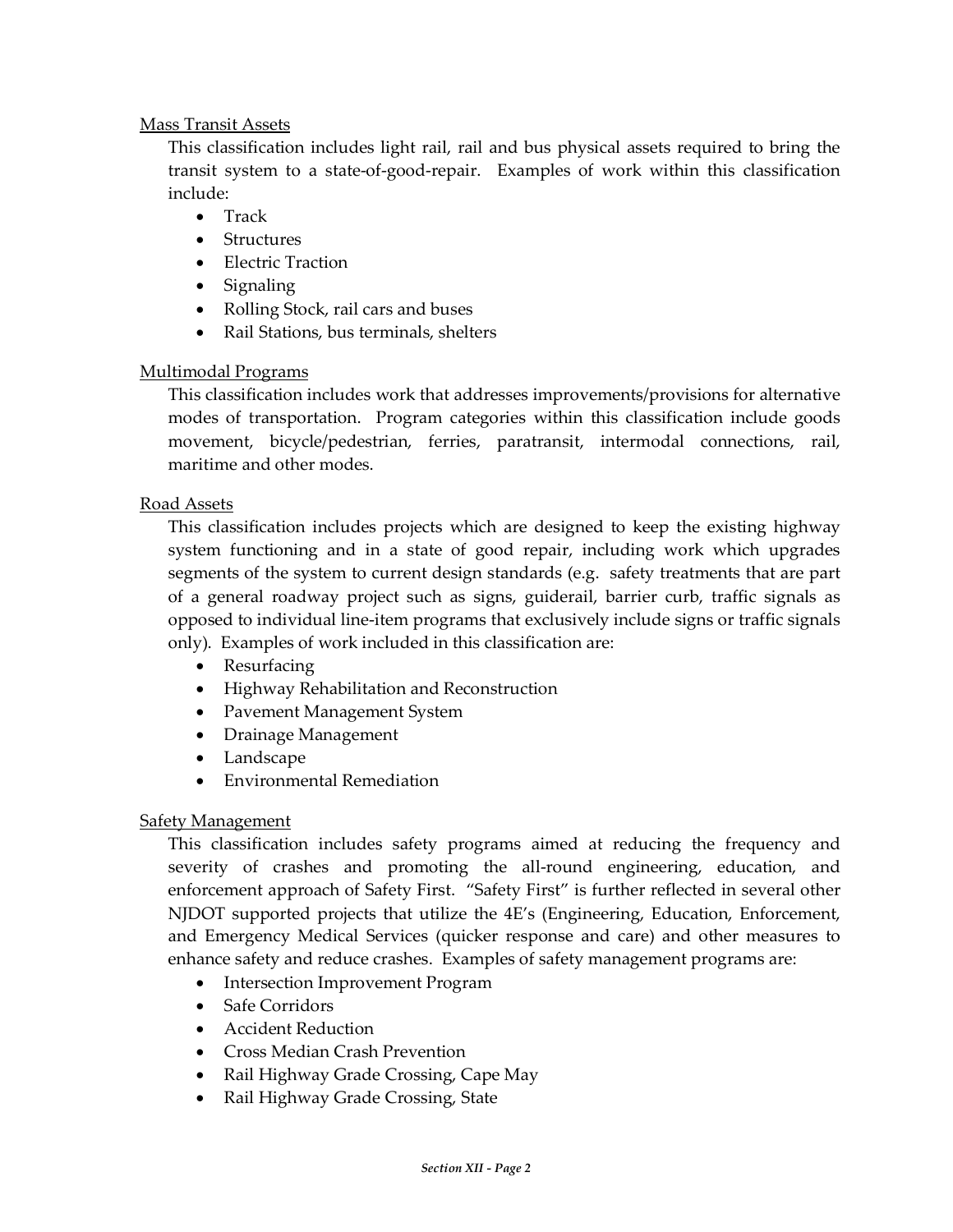- Rail Highway Grade Crossing, Federal
- Train Preemption for Traffic Signals North
- Safety Projects
- Safety Capital Maintenance
- Betterments, Safety
- Restriping Program
- Traffic Signal Replacement
- Safety Management System
- Motor Vehicle Crash Records
- Rockfall Mitigation

## Transportation Support Facilities Assets

This classification includes projects designed to preserve, maintain and improve physical plant infrastructure including office buildings, rest areas, maintenance facilities, toll plazas and existing park and ride locations. Bus stops and train stations are included under Mass Transit Assets.

## **SECTION 2 CORE MISSION**

The Department's mission has been broken up into five Core Missions as part of Governor Christieʹs Performance Budgeting Initiative. Performance data and expenditures are tied to the Core Missions listed below.

## 10 ‐ Infrastructure Preservation

Projects and programs with a primary focus on preserving, rehabilitating, or reconstructing existing physical assets, such as roads and bridges.

20 ‐ Safety

Projects and programs with a primary focus on improving public health and safety of motorists, pedestrians, cyclists and other users of the transportation network by reducing transportation‐related fatalities and injuries.

## 30 ‐ Operations and Maintenance

Routine and regular expenditures required to keep the highway surfaces, shoulders, roadsides, structures, and traffic control devices in usable condition; maintain facilities; purchase winter operations equipment, light trucks, cars, and construction equipment; and respond to winter storms and emergencies. This core mission also include administrative operations such as human resources, budget and accounting, which support more than one of the core missions.

## 40 ‐ Mobility and Congestion Relief

Projects and programs with a primary focus on maintaining or increasing the movement of passengers and goods. Projects and programs that are not safety or infrastructure preservation, but that improve quality of life.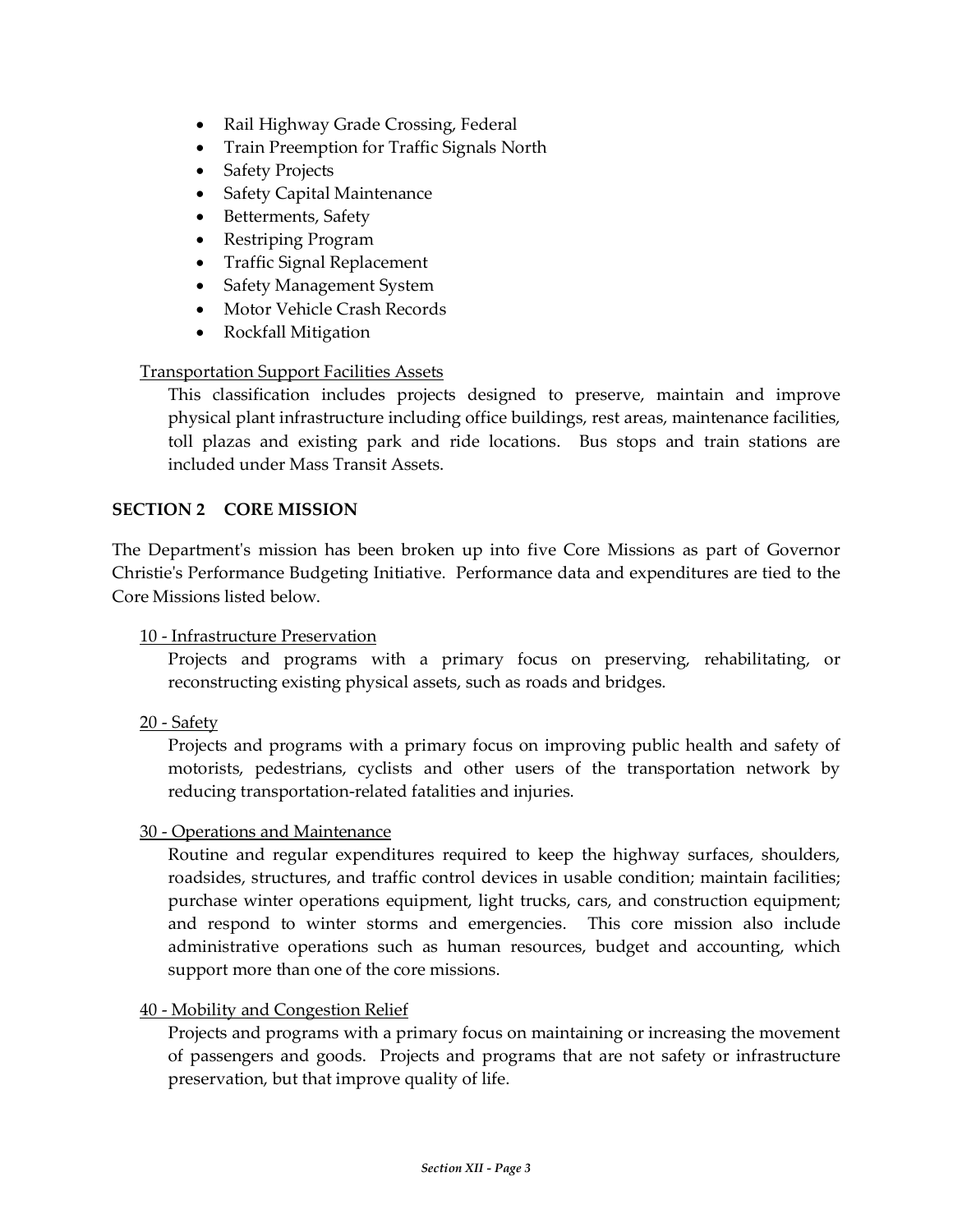## 50 ‐ Mass Transit

Passenger transportation services operating on established schedules along designated routes or lines with specific stops and is designed to move relatively large numbers of people at one time.

#### **SECTION 3 PHASES OF WORK**

This classification indicates the stage of development of a project as it moves through the project delivery process. The phases of feasibility assessment (FA) and preliminary design (PD) are no longer being conducted on new projects, but some projects have been grandfathered through completion of these phases. The current NJDOT project delivery process in order of occurrence is problem statement (PS), concept development (CD), preliminary engineering (PE), final design (DES), right of way (ROW), utilities (UTI), and construction (CON). The terms below define various phases of work.

## CAP ‐ Capital Acquisition

Term used to denote the acquisition of rolling stock by NJ TRANSIT. Statewide Investment (SWI)—NJ TRANSIT uses this designation to describe a series of coordinated smaller‐scale projects in multiple locations, and in multiple phases of work, that address a specific mobility issue.

#### CD/LCD ‐ Concept Development

The Concept Development Phase purpose is to identify and compare reasonable alternatives and strategies that address a well‐defined and well‐justified Purpose and Need Statement and select a Preliminary Preferred Alternative (PPA). The PPA is selected based on several factors, including environmental impacts, constructability, cost effectiveness, and if the project can be constructed in a timely manner. This phase involves data collection, internal and external stakeholder coordination, and alternatives analysis. Along with the PPA, key products that are produced in this Phase include the Purpose and Need Statement, the National Environmental Policy Act (NEPA) Classification, and the Concept Development Report. CD denotes NJDOT Concept Development Phase; LCD denotes concept development by a local entity (MPO, county, municipality).

## CON ‐ Construction

The construction phase refers to the phase or type of work involving the actual building of a project.

#### DES ‐ Final Design

The purpose of the Final Design Phase is to produce the project's construction contract documents (i.e., Final Plans, Specifications, and Cost Estimate (PS&E) for use in soliciting bids from prospective contractors, and advancing the project to the Construction Phase. This Phase includes the continuation and completion of environmental and engineering tasks initiated in the Preliminary Engineering Phase, such as roadway design, bridge design, right of way and access engineering, utility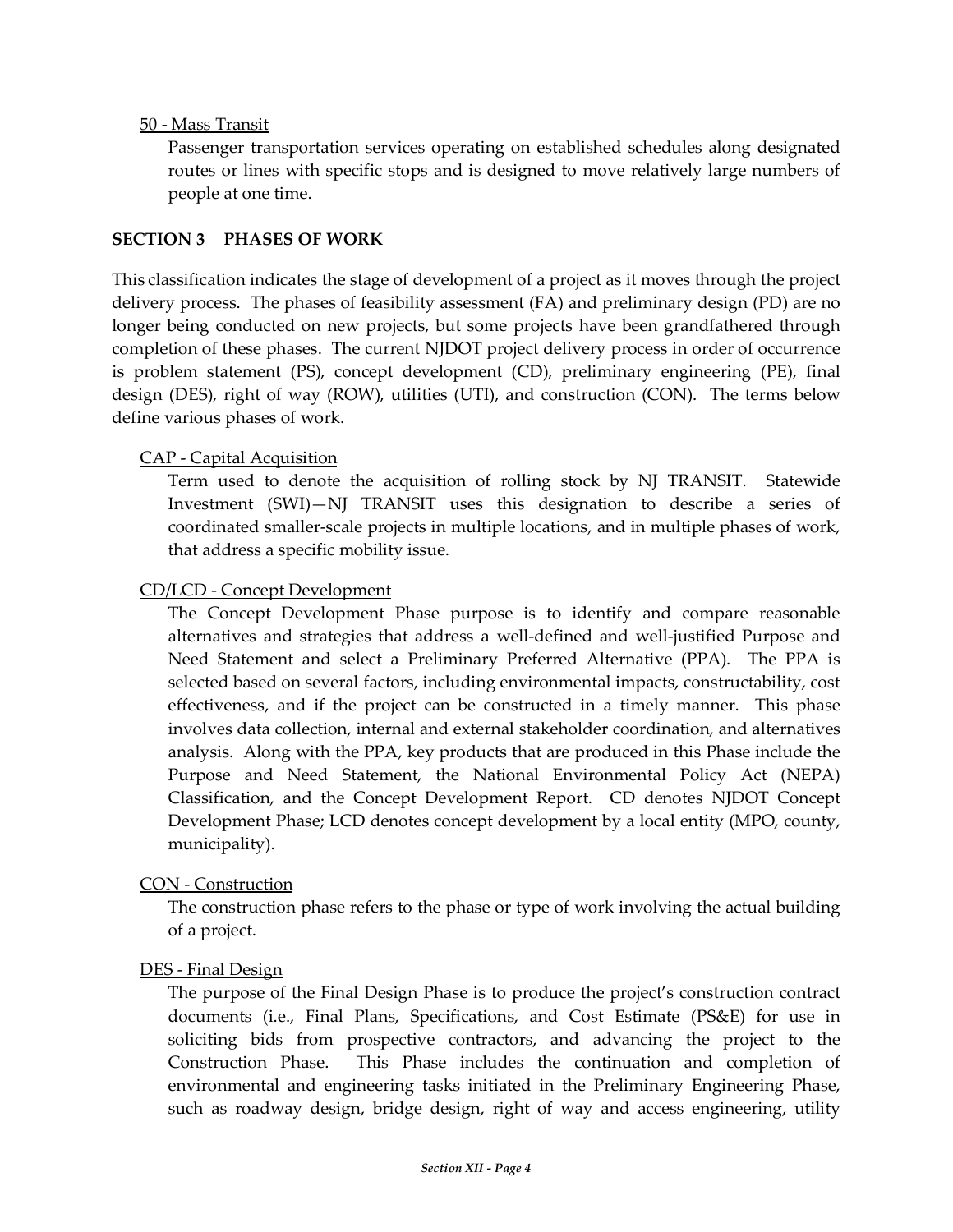engineering, environmental permits and clearances, and community outreach. The completion of those tasks will involve various internal and external project stakeholders. Stakeholder coordination ranges from onboard project review meetings with internal offices to efforts with local officials, the general public and other State and federal agencies. Efforts with the public and local officials are guided by a project-specific public involvement action plan. The Final Design Phase is completed when the project is authorized for construction, which initiates the Construction Phase of project delivery.

#### EC ‐ Design and Construction

Funding is provided for both design and construction costs.

#### ERC ‐ Design, Right of Way and Construction

Funding is provided for design, right of way, and/or construction costs.

## FA/LFA ‐ Feasibility Assessment

A phase of work intended to develop feasible project proposals that produce the best balance among transportation needs, environmental values, public concerns and costs. The end products of scoping are: a recommended scheme with a realistic cost estimate; an approved environmental document; reasonable assurance that environmental permits can be obtained; community support, or documentation explaining why such support cannot reasonably be obtained; and identification of right of way (ROW) needs and costs. Scoping consists of two phases in NJDOT: Feasibility assessment and final scope development. FA denotes feasibility assessment by NJDOT; LFA denotes local feasibility assessment by a local entity (MPO, county, municipality).

## PD/LPD ‐ Preliminary Design

Preliminary design is the process of advancing preliminary engineering and obtaining formal community and environmental approval of the Initially Preferred Alternative. PD denotes preliminary design by NJDOT; LPD denotes local preliminary design by a local entity (MPO, county, municipality).

## PE/LPE ‐ Preliminary Engineering

The Preliminary Engineering Phase involves performing engineering tasks and technical environmental studies to obtain formal community consensus (through a public information center) of the study and to secure the approval of the environmental document. If a design exception is necessary on a project, preparation and approval of the Design Exception Report will occur during this Phase. During the Preliminary Engineering Phase a number of activities are simultaneously set in motion based on the PPA such as community involvement (meetings with affected property, business owners), agency consultation, environmental documentation, design level mapping, and the development of geometric design. PE denotes NJDOT Preliminary Engineering Phase; LCD denotes preliminary engineering by a local entity (MPO, county, municipality).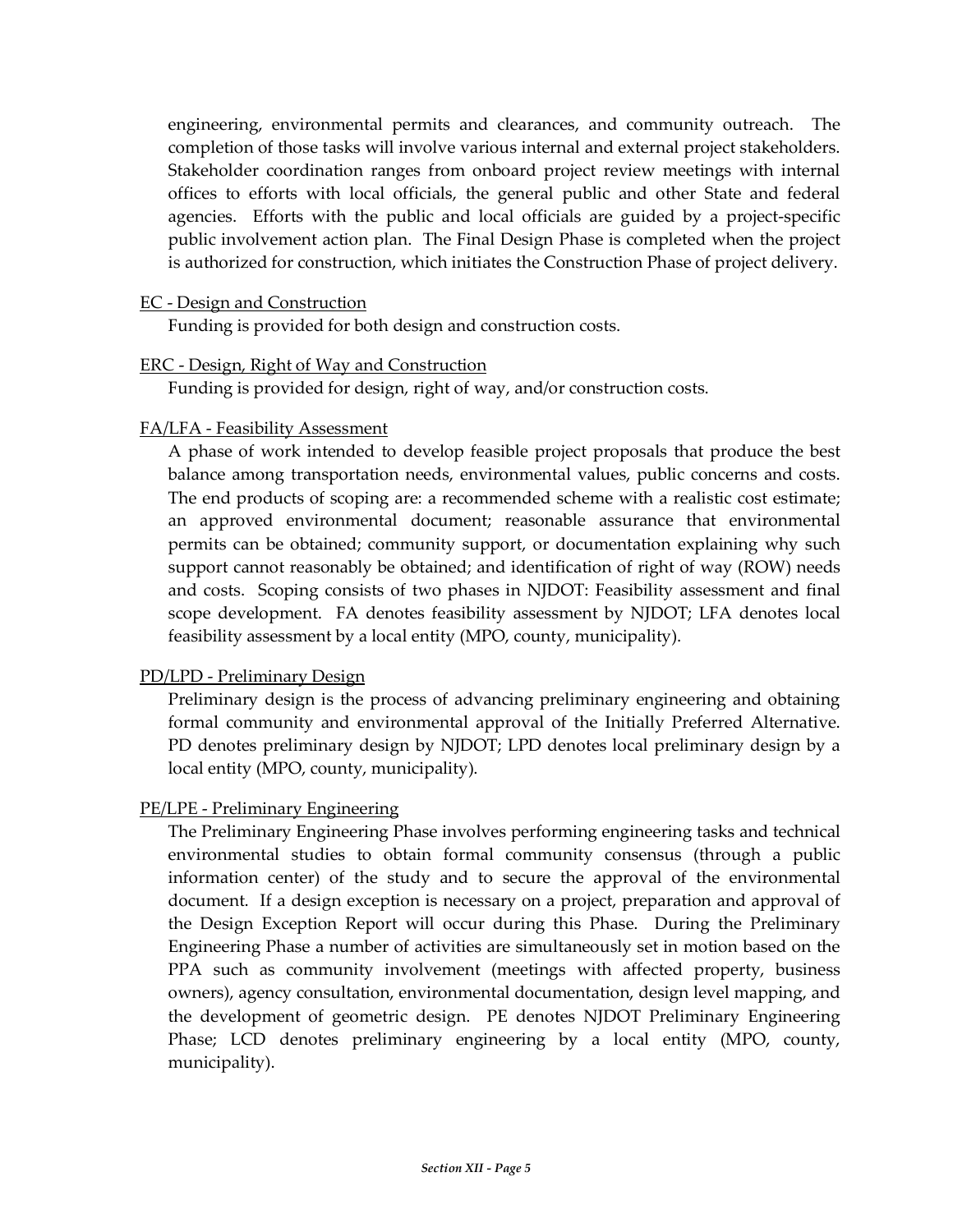## PLS ‐ Planning Study

A phase or type of work involving traffic studies needs analyses, corridor studies, and other work preparatory to project development. See also "Concept Development."

#### PRD ‐ Project Development

A phase or type of work used by NJ TRANSIT which is intended to develop feasible project proposals that produce the best balance among transportation needs, environmental values, public concerns and costs.

#### PS ‐ Problem Screening

The Problem Screening Phase is the entrance into the delivery process for any potential project. The purpose of the phase is to investigate a potential transportation problem. A potential problem is developed into a Problem Statement (PS) and submitted to Capital Investment Strategies (CIS). The sources of the Problem Statement may include NJDOT Management Systems, Planning Studies, a Metropolitan Planning Organization, or internal and external stakeholders. This phase involves a Tier 1 Screening, a Tier 2 Screening or a Management System Initiative Screening. If the problem is validated, a recommendation is advanced for review and approval by the Capital Program Screening Committee (CPSC) and the Capital Program Committee (CPC).

The objective of the Problem Screening Phase is to effectively, efficiently, and consistently screen transportation problems in agreement with the Statewide Capital Investment Strategy (SCIS) and project prioritization criteria. Achieving this goal is expected to produce selective proposals that are consistent with the SCIS performance related goals, objectives and investment targets for potential advancement while conforming to State and federal requirements.

## ROW ‐ Right of Way

A general term denoting land, property, or interest therein, usually in a strip acquired for or devoted to transportation purposes.

## UTIL ‐ Utility

In some cases, the utility relocation work associated with a project must be programmed separately from the actual construction phase of work. These items are shown under the "Utility" category.

#### **SECTION 4 FUNDING CATEGORIES**

Projects are funded under various funding categories, depending on the type of work.

## **a. NJDOT FUNDING CATEGORIES**

#### BRIDGE‐OFF

This federal-aid funding category provides funds for the rehabilitation or replacement of bridges defined as structurally deficient and/or functionally obsolete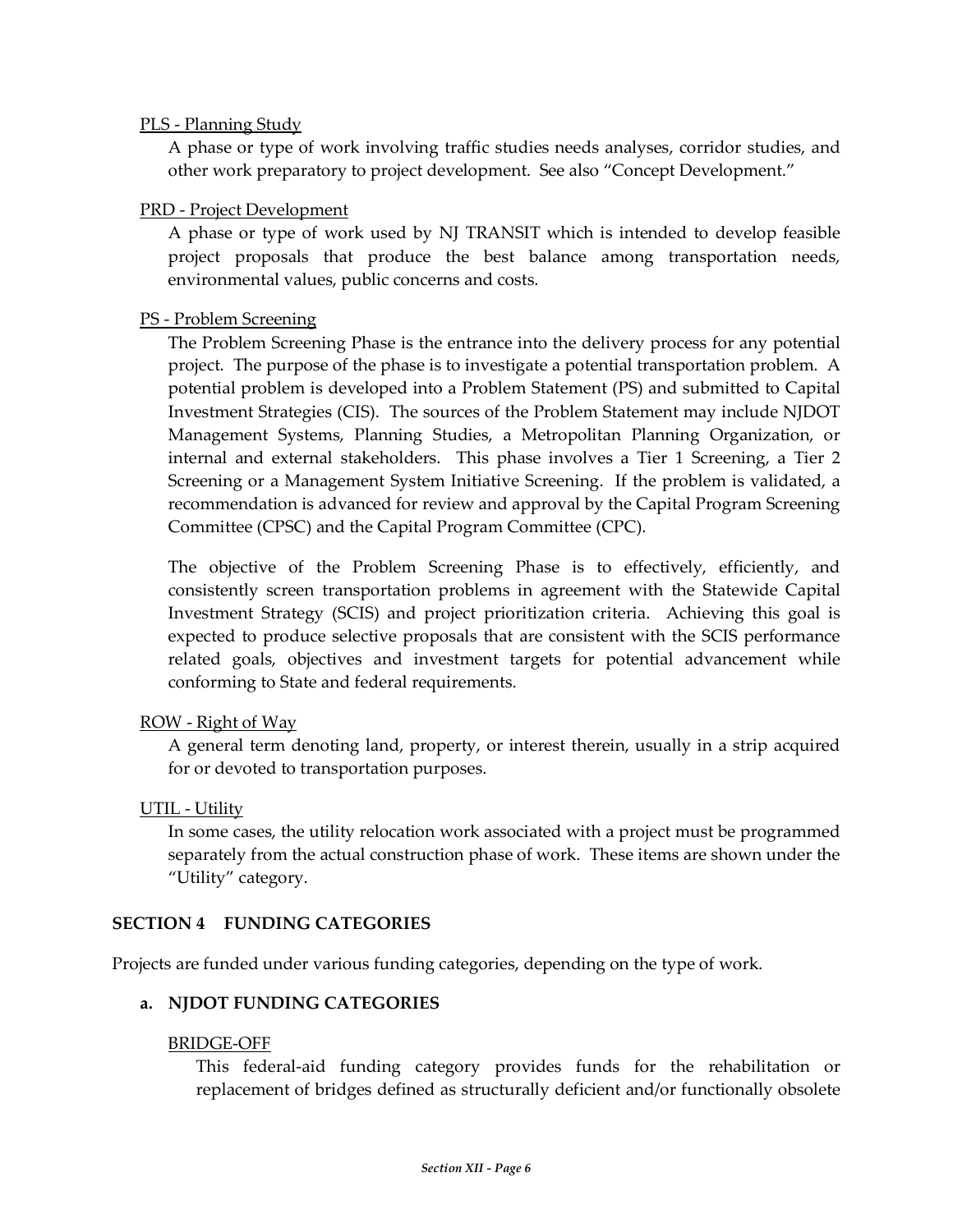according to federal definitions. This funding is used for bridges that are off the federal‐aid system.

## CMAQ ‐ Congestion Mitigation and Air Quality

This federal-aid funding category was established under the federal Intermodal Surface Transportation Efficiency Act of 1991 (ISTEA) to provide funding for projects that improve air quality and/or relieve congestion without adding new highway capacity. This program was designed to help states meet their Clean Air Act obligations. The federal Moving Ahead for Progress in the 21<sup>st</sup> Century Act (MAP-21) has an increased focus on addressing PM‐2.5.

## DEMO ‐ Demonstration Funds

Federal transportation acts sometimes target specific projects in various states in addition to general programs for federal support. This funding category includes "demonstration" funding provided under ISTEA, as well as "high priority project" funding provided under Transportation Equity Act for the  $21<sup>st</sup>$  Century (TEA-21) and Safe, Accountable, Flexible, Efficient Transportation Equity Act: A Legacy for Users (SAFETEA-LU). These projects, with "demonstration" or "high priority project" funding often have special rules of use.

## FBP – FHWA Ferry Boat Program

Federal funds are allocated for improvements to ferry boats and ferry terminal facilities throughout the state.

## HSIP ‐ Highway Safety Improvement Program

This federal‐aid funding category was established under SAFETEA‐LU with the purpose of significantly reducing traffic fatalities and serious injuries on all public roads in a comprehensive and strategic manner consistent with the State's Strategic Highway Safety Plan. MAP-21 has continued this program with a focus on performance measures and targets.

## LTAP – Local Technical Assistance Program

Federal funds are allocated for the center that provides information and training to local governments and agencies to foster a safe, efficient, and environmentally sound surface transportation system by improving skills and increasing knowledge of the transportation workforce and decision makers.

## NHPP ‐ National Highway Performance Program

As established by MAP‐21, the National Highway Performance Program provides support for the construction of new facilities on the National Highway System (NHS), the condition and performance of the NHS, and achieving performance targets, as set by that State's asset management plan.

## OTHER

This represents funding provided from other sources, including but not limited to,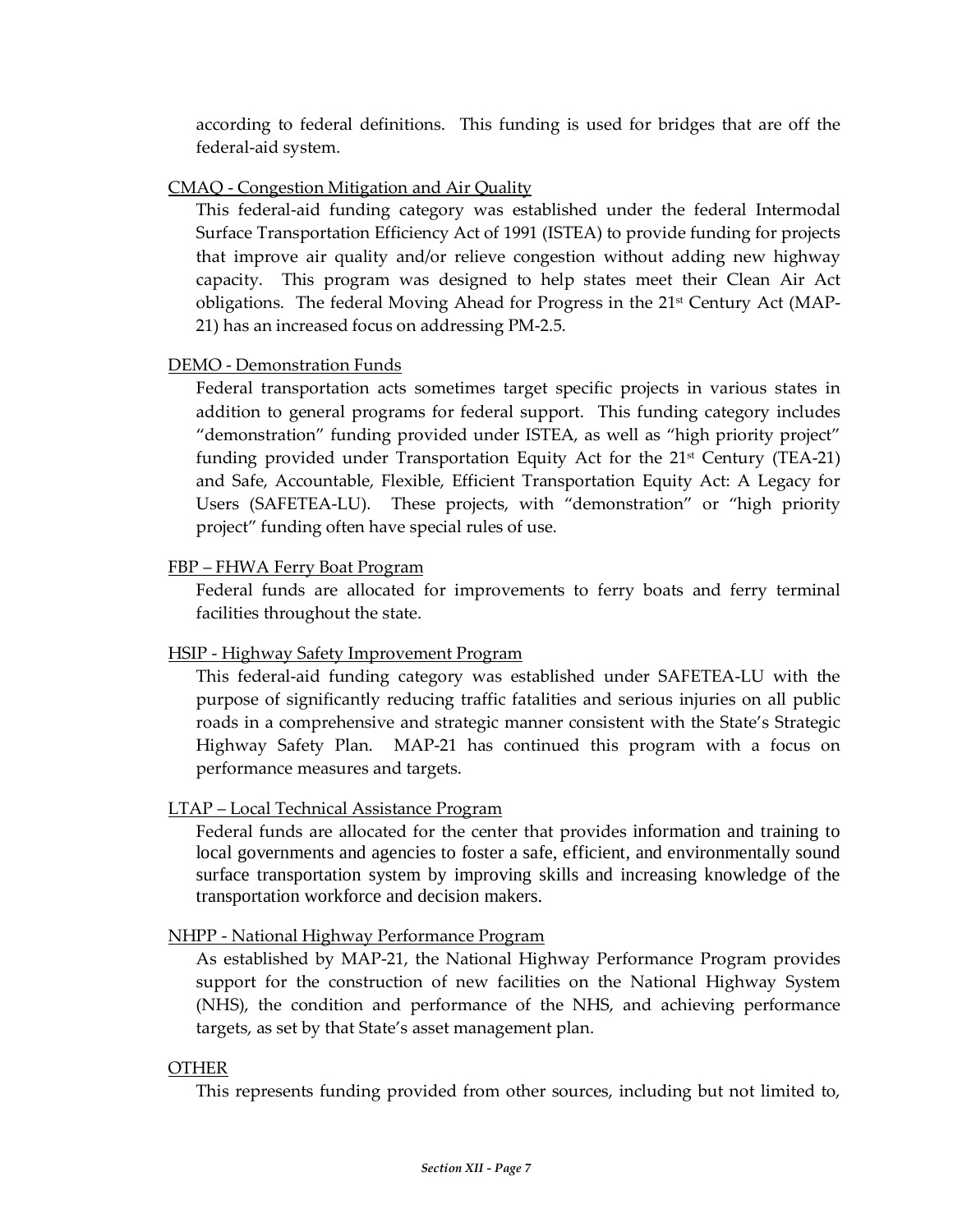bi-state and autonomous authorities, private entities, and local governments.

#### PANY&NJ

This represents funding provided Port Authority of New York and New Jersey.

#### PL/PL‐FTA ‐ Planning

This federal-aid funding category provides funds for the federally mandated transportation planning process conducted within each Metropolitan Planning Organization.

#### RHC ‐ Rail‐Highway Grade Crossings Program

This is a federal funding category which is intended to develop and implement safety improvement projects to reduce the number and severity of crashes at public highway-rail grade crossings. Eligible activities include: signing and pavement markings at crossings; active warning devices; crossing surface improvements; sight distance improvements; grade separations; and the closing and consolidation of crossings.

#### RTP ‐ Recreational Trails Program

New Jersey's Recreational Trails Program provides grants to public agencies and non‐profit organizations for a variety of trail projects. The NJ Department of Environmental Protection, Division of Parks and Forestry, is the administrator of the program.

## SPR/SPR‐FTA ‐ Statewide Planning and Research

Federal law requires a percentage of funds allocated to states for highway improvements to be devoted to planning and research activities.

## STP ‐ Surface Transportation Program

The Surface Transportation Program is a federal‐aid funding category established under ISTEA, which encompasses funding previously made available under various smaller federal-aid categories as well as a broad, flexible component. Funding must be set aside for transportation enhancement (STP‐TE). Sub‐allocations must be made to urbanized and non‐urbanized areas (STP‐NJ, funding provided to NJTPA; STP‐ STU, funding provided to DVRPC; STP‐SJ, funding provided to SJTPO).

#### STATE

The "STATE" or "TTF" category is used to show the disposition of funding received from the New Jersey Transportation Trust Fund.

#### TBD ‐ To Be Determined

Funding has not yet been determined for the unconstrained years of the Capital Program.

#### TAP ‐ Transportation Alternatives Program

The Transportation Alternatives Program provides funding for programs and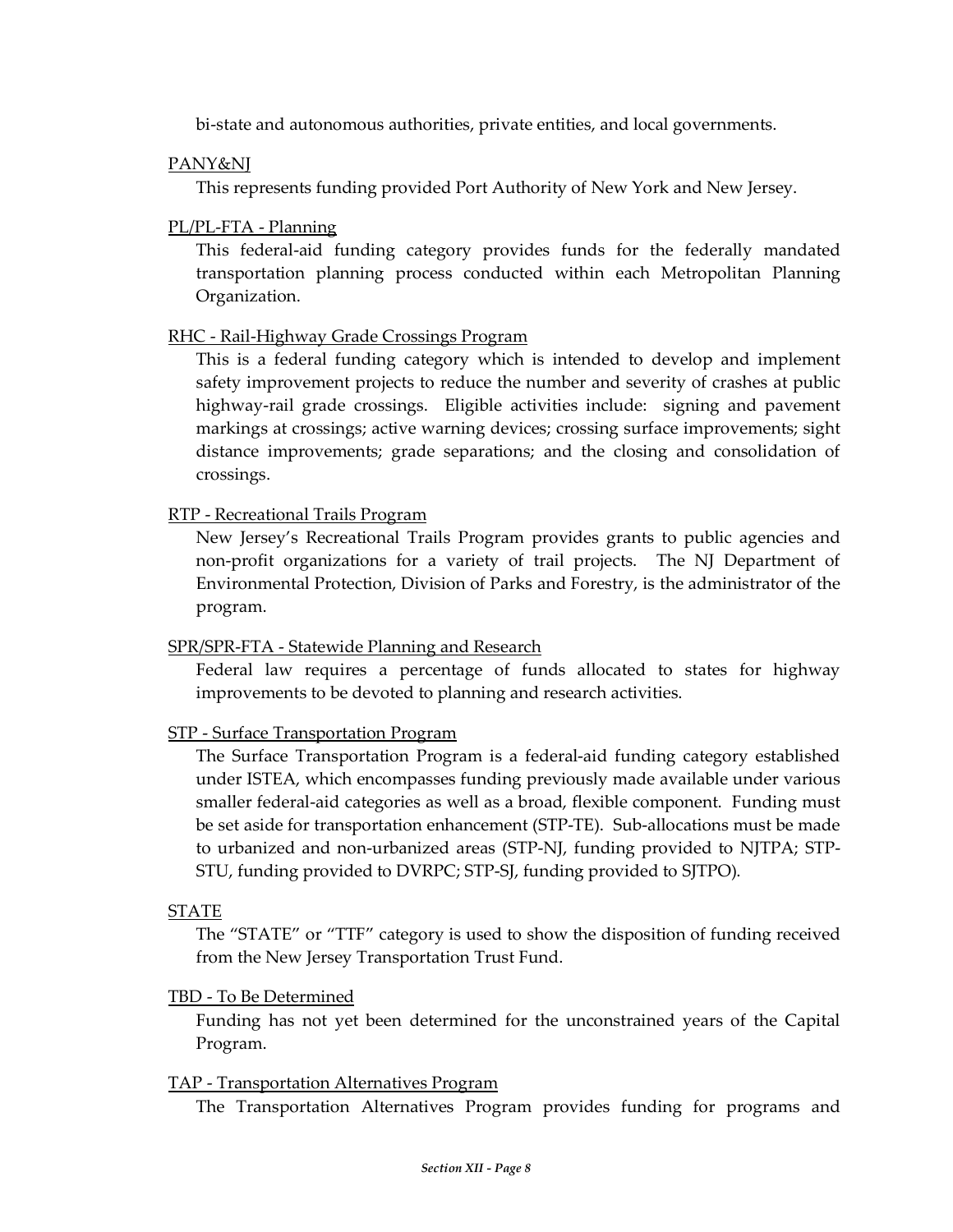projects defined as transportation alternatives, including on‐ and off‐road pedestrian and bicycle facilities, infrastructure projects for improving non‐driver access to public transportation and enhanced mobility, community improvement activities, and environmental mitigation; recreational trail program projects; safe routes to school projects; and projects for the planning, design or construction of boulevards and other roadways largely in the right‐of‐way of former Interstate System routes or other divided highways.

#### **b. NJ TRANSIT FUNDING CATEGORIES**

NJ Transit funding categories are indicated generally by reference to federal statutory categories and are identified as follows:

#### CASINO REVENUE

Annual allocation of the 8.5% of the Casino Revenue Fund appropriated for transportation services for senior citizen and disabled residents.

#### COPS ‐ Certificates of Participation

Funds freed up on existing COPS Notes substituting insurance policy for a cash reserve fund to guarantee payment to the note holders.

## CMAQ ‐ Congestion Mitigation and Air Quality

This federal-aid funding category was established under the federal Intermodal Surface Transportation Efficiency Act (ISTEA) to support projects which improve air quality and/or relieve congestion without adding new highway capacity. These funds are especially targeted for states like New Jersey with serious air quality problems.

## FFGA ‐ Full Funding Grant Agreements

FFGAs are authorized under Federal transit law and are the designate means for providing new starts funds to projects.

#### MATCH

These are local funds that are needed to match federal funding (JARC and SECT 5311).

#### METRO‐NORTH

Funding received from the Metro‐North Commuter Railroad of the New York Metropolitan Transportation Authority.

#### OPER ‐ Operating

These are fare box revenue funds.

#### **OTHER**

Third‐party funds represent funding provided from other sources, including but not limited to, bi-state and autonomous authorities, private entities, and local governments.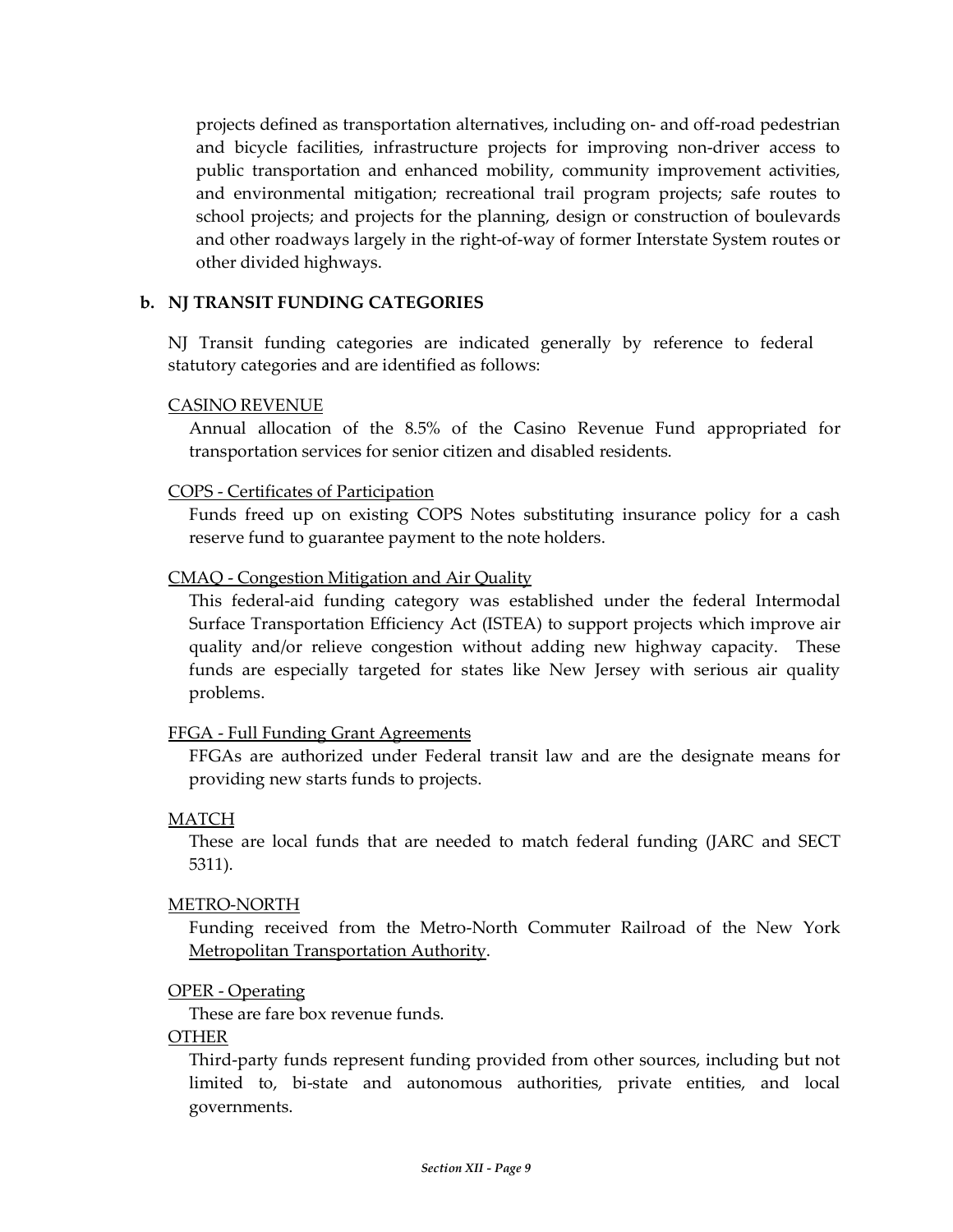#### PANY‐NJ

This represents funding provided Port Authority of New York and New Jersey.

#### SECT 5307 ‐ Section 5307

Under MAP‐21 this program has been consolidated to include the Job Access and Reverse Commute (JARC) program (formally SECT 5316). Federal Transit Administration Urbanized Area Formula Program, including funding for Transportation Enhancements (SECT 5307‐TE), Transportation Alternatives Program (SECT 5307‐TAP), and Associated Transit Improvements (SECT 5307‐ATI).

#### SECT 5309 ‐ Section 5309

See SECT 5339 (Bus and Bus Facilities Program).

#### SECT 5310 ‐ Section 5310

Enhanced Mobility of Seniors and Individuals with Disabilities. This program provides formula funding to increase the mobility of seniors and persons with disabilities. The former New Freedom Program (SECT 5317) is folded into this program.

#### SECT 5311 ‐ Section 5311

Non‐urbanized Area Formula Program — Federal funding is provided for rural public transportation programs (formerly known as the Section 18 Program). Job Access and Reverse Commute (JARC) program funds are also eligible under the Rural Area Formula Program.

#### SECT 5324 ‐ Section 5324

Assists States and public transportation systems with emergency‐related expenses. Emergencies are defined as natural disasters affecting a wide area or a catastrophic failure from an external cause for which the governor of a State has declared an emergency or the President has declared a major disaster. The program funds capital projects to protect, repair, reconstruct or replace equipment and facilities. It also funds transit agency operating costs related to evacuation, rescue operations, temporary public transportation service or changing public transportation route service before, during or after an emergency in an area directly affected.

#### SECT 5326 ‐ Section 5326

Transit Asset Management. MAP‐21 requires FTA to define the term "state of good repair" and create objective standards for measuring the condition of capital assets, including equipment, rolling stock, infrastructure, and facilities. All FTA grantees and their subrecipients are required to develop transit asset management plans. FTA will support this effort through technical assistance, including the development of an analytical process or decision support tool that allows recipients to estimate their capital investment needs over time and assists with asset investment prioritization.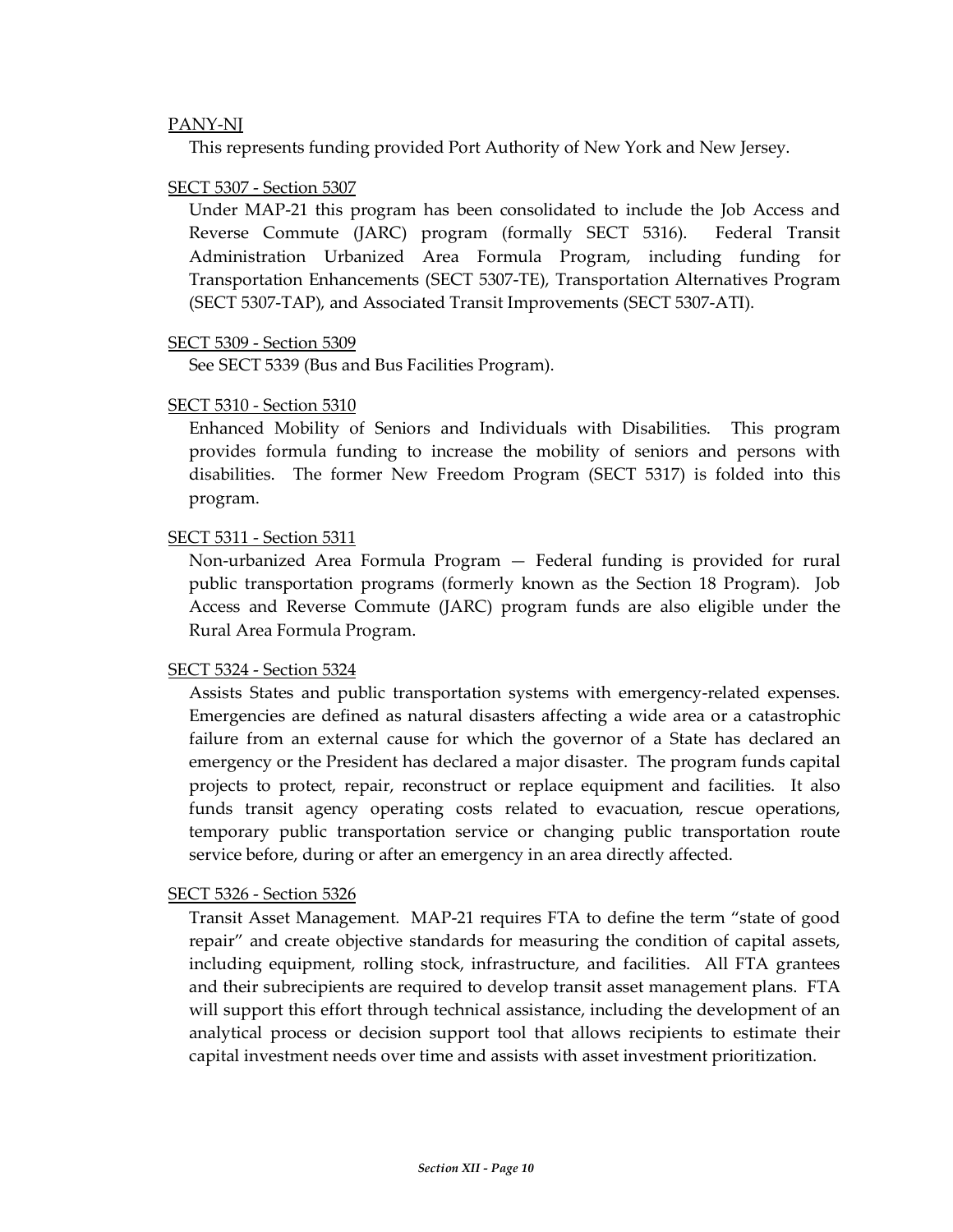#### SECT 5337 ‐ Section 5337

MAP‐21 establishes a new formula‐based State of Good Repair grant program dedicated to repairing and upgrading the nation's rail transit systems along with high-intensity motor bus systems that use high-occupancy vehicle lanes, including bud rapid transit (BRT). This program replaces the Fixed Guideway Modernization program (SECT 5309). Projects are limited to replacement and rehabilitation, or capital projects required to maintain public transportation systems in a state of good repair. Projects must be included in a Transit Asset Management Plan to receive funding. The new formula comprises: (1) the former Fixed Guideway Modernization formula; (2) a new service‐based formula; and (3) a new formula for buses on HOV lanes.

## SECT 5339 ‐ Section 5339

Bus and Bus Facilities Formula grant program. A new formula grant program which replaces Section 5309. This capital program provides funding to replace, rehabilitate, and purchase buses and related equipment, and to construct bus‐related facilities. Funds are eligible to be transferred by the state to supplement urban and rural formula grant programs (SECT 5307 and SECT 5311, respectively).

#### SECT 5340 ‐ Section 5340

High Density and Growing State Apportionments.

#### STATE

The "STATE" category is used to show the disposition of funding received from the New Jersey Transportation Trust Fund.

## STP ‐ Surface Transportation Program

The Surface Transportation Program is a federal‐aid funding category established under ISTEA, which encompasses funding previously made available under various smaller federal-aid categories as well as a broad, flexible component. Funding must be set aside for transportation enhancement (STP‐TE). Sub‐allocations must be made to urbanized and non‐urbanized areas (STP‐NJ, funding provided to NJTPA; STP‐ STU, funding provided to DVRPC; STP‐SJ, funding provided to SJTPO).

## TAP ‐ Transportation Alternatives Program

The Transportation Alternatives Program consolidates funding from FHWA's former Transportation Enhancements, Recreational Trails, and Safe Routes to School programs. MAP‐21 eliminates the 10 percent set‐aside under the Surface Transportation Program for "transportation enhancements" and replaces it with the new "transportation alternatives" program. Eligible activities are broadly defined and with respect to transit include construction, planning and design of infrastructure-related projects and systems that will provide safe routes for nondrivers, including children, older adults and individuals with disabilities to access daily needs, and historic preservation and rehabilitation of historic transportation facilities.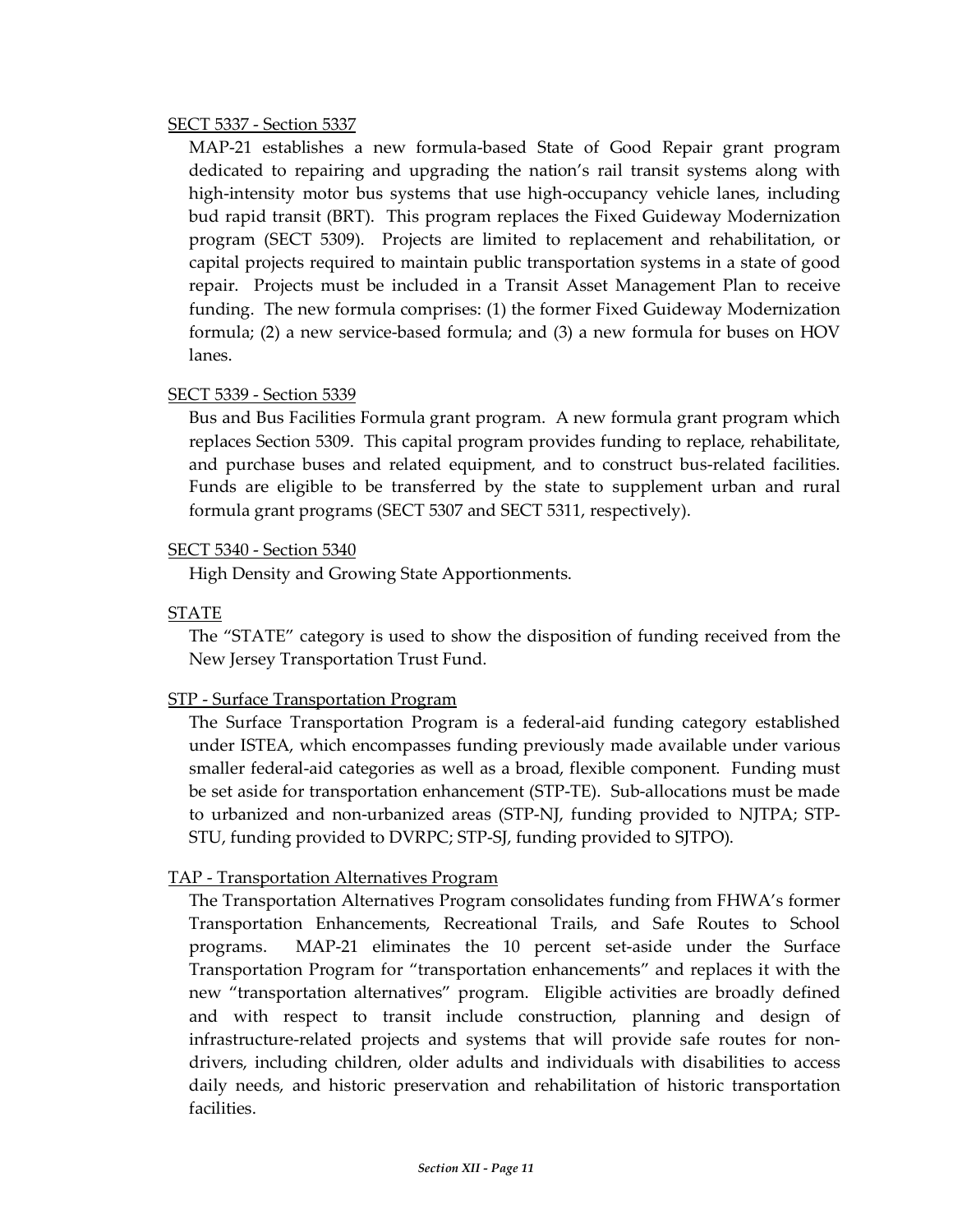## TOD ‐ Transit‐Oriented Development

MAP‐21 creates a new discretionary pilot program for Transit Oriented Development planning grants. Eligible activities include comprehensive planning in corridors with new rail, bus rapid transit or core capacity projects.

## **SECTION 5 METROPOLITAN PLANNING ORGANIZATIONS**

Metropolitan Planning Organizations (MPOs) are planning organizations that serve as the forum for cooperative transportation decision making for metropolitan planning areas as required by federal regulations. MPOs consist of representatives of state and local governments and major transportation agencies. There are three MPOs in New Jersey:

## DVRPC ‐ Delaware Valley Regional Planning Commission

The MPO covering the counties of Mercer, Burlington, Camden, and Gloucester.

## NJTPA ‐ North Jersey Transportation Planning Authority

The MPO covering the counties of Bergen, Essex, Hudson, Hunterdon, Middlesex, Monmouth, Morris, Ocean, Passaic, Somerset, Sussex, Union and Warren.

SJTPO ‐ South Jersey Transportation Planning Organization The MPO covering the counties of Cape May, Atlantic, Cumberland, and Salem.

## **SECTION 6 AIR QUALITY CODES**

An alphanumeric air quality (AQ) coding scheme has been developed for projects and programs. The AQ code is applied by the MPOs as part of the conformity determination and exempt eligibility identification process.

For non-exempt projects (projects for which no exemption code applies), the first conformity analysis year following the project's opening or projected completion is listed (analysis years in the current conformity determination include 2014, 2015, 2020, 2030, and 2040). The letter following the year indicates whether the project was modeled (M) or not modeled (NM) in the regional travel demand model or if the project was analyzed using an off-model technique (O). Off‐model techniques are commonly used for projects that cannot be adequately represented in the travel demand model.

The Clean Air Act regulations also provide for projects that may be exempt from the conformity analysis. An exempt project is defined as a project that primarily enhances safety or aesthetics, maintains mass transit, continues current levels of ridesharing, or builds bicycle and pedestrian facilities. There are several categories of exempt projects, and each STIP page indicates the specific exemption code (note that multiple exemption codes may apply to a particular project/program). Exempt projects in design phases are classified under the planning and technical studies category. A list of exempt categories is shown below.

Even though projects may be exempt, the MPOs may include those that represent changes in the travel demand model and those for which VMT or emissions savings have been estimated, where possible. These projects are noted by including the analysis year and modeling status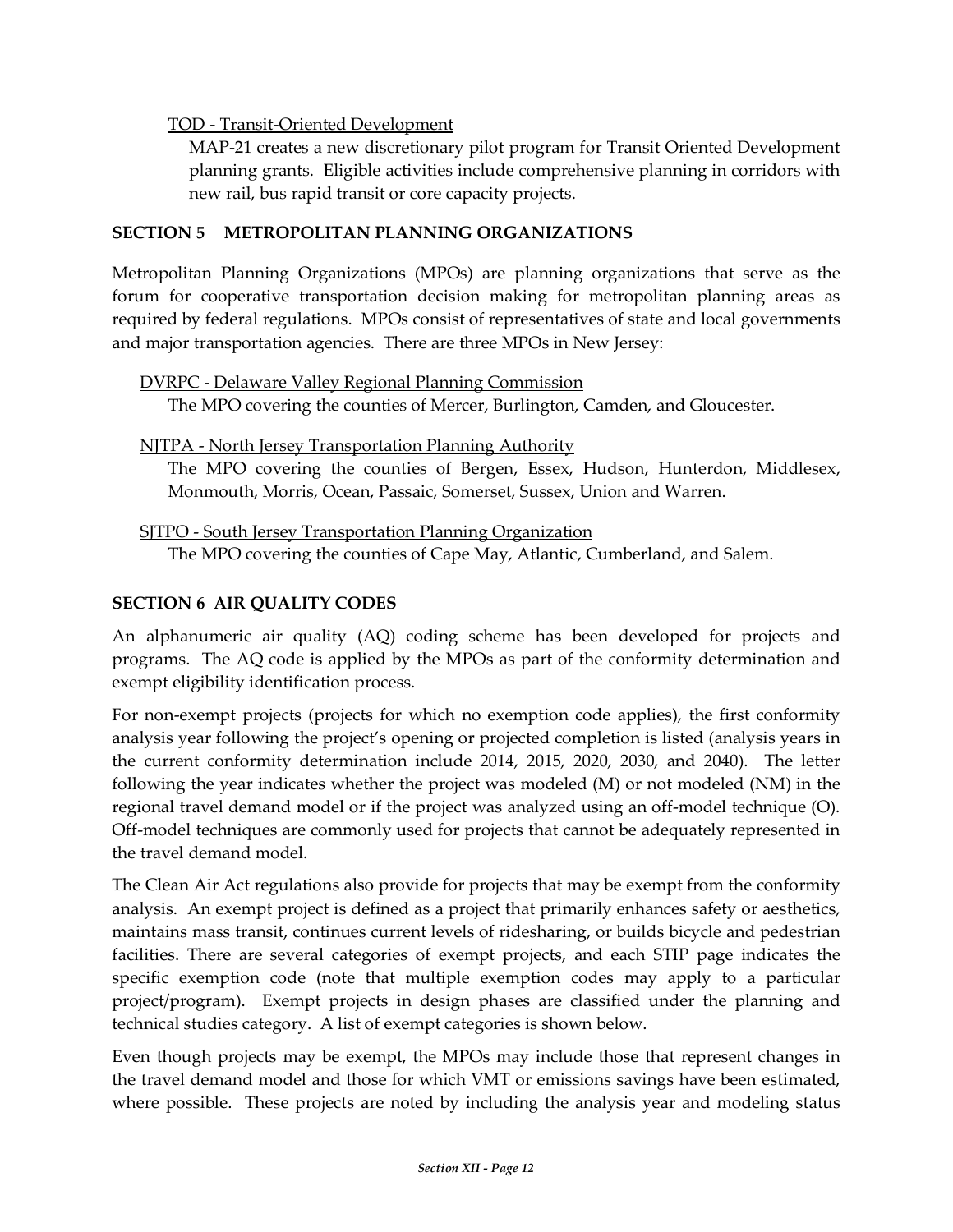within parentheses following the exemption code(s). Projects for which conformity does not apply (e.g., freight rail projects) have been labeled "NA". Projects determined to be "Not Regionally Significant" and do not fit into an exempt category have been labeled "NRS".

| <b>AQ Code</b>                           | <b>Exempt Project Category</b>                                                                                                                                                          |
|------------------------------------------|-----------------------------------------------------------------------------------------------------------------------------------------------------------------------------------------|
| - Air Quality                            |                                                                                                                                                                                         |
| A1, AQ1                                  | Continuation of ride-sharing and van-pooling promotion activities at current levels                                                                                                     |
| A2, AQ2                                  | Bicycle and pedestrian facilities                                                                                                                                                       |
| - Exempt from Regional Emission Analysis |                                                                                                                                                                                         |
| <b>NR1, R1</b>                           | Intersection channelization projects                                                                                                                                                    |
| NR2, R2                                  | Intersection signalization projects at individual intersections                                                                                                                         |
| NR3, R3                                  | Interchange reconfiguration projects                                                                                                                                                    |
| NR4, R4                                  | Changes in vertical and horizontal alignment                                                                                                                                            |
| NR5, R5                                  | Truck size and weight inspection stations                                                                                                                                               |
| NR6, R6                                  | Bus terminals and transfer points                                                                                                                                                       |
| - Mass Transit                           |                                                                                                                                                                                         |
| M1, MT1                                  | Operating assistance to transit agencies                                                                                                                                                |
| M2, MT2                                  | Purchase of support vehicles                                                                                                                                                            |
| M3, MT3                                  | Rehabilitation of transit vehicles                                                                                                                                                      |
| M4, MT4                                  | Purchase of office, shop, and operating equipment for existing facilities                                                                                                               |
| M5, MT5                                  | Purchase of operating equipment for vehicles (e.g., radios, fare-boxes, lifts, etc.)                                                                                                    |
| M6, MT6                                  | Construction or renovation of power, signal, and communications systems                                                                                                                 |
| M7, MT7                                  | Construction of small passenger shelters and information kiosks                                                                                                                         |
| M8, MT8                                  | Reconstruction or renovation of transit buildings and structures (e.g., rail or bus<br>buildings, storage and maintenance facilities, stations, terminals, and ancillary<br>structures) |
| M9, MT9                                  | Rehabilitation or reconstruction of track structures, track, and track bed in existing<br>rights-of-way                                                                                 |
| M10, MT10                                | Purchase of new buses and rail cars to replace existing vehicles or for minor expansions<br>of the fleet                                                                                |
| M11, MT11                                | Construction of new bus or rail storage/maintenance facilities categorically excluded in<br>23 CFR 771                                                                                  |

## **Air Quality Codes**